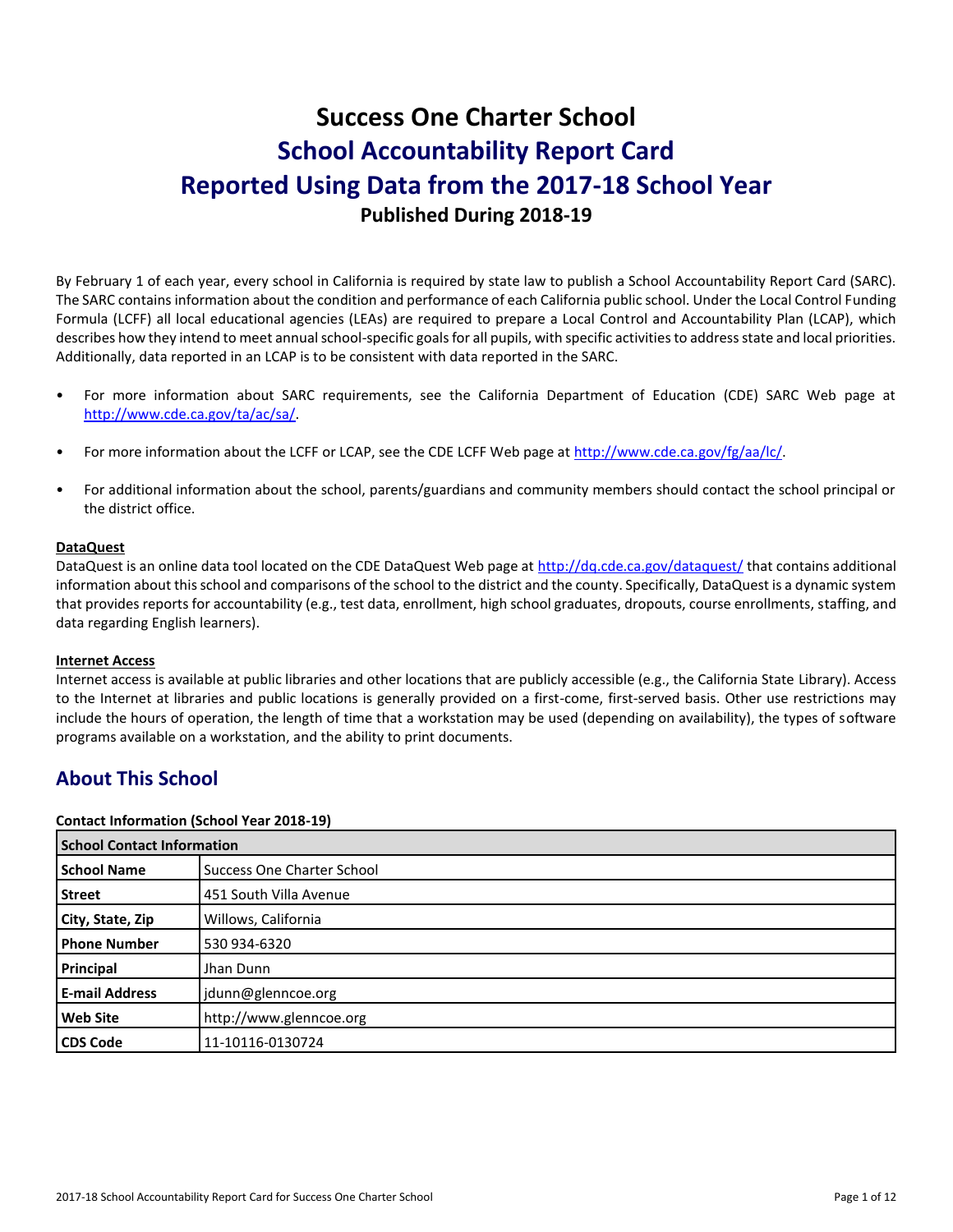| <b>District Contact Information</b> |                              |  |  |
|-------------------------------------|------------------------------|--|--|
| <b>District Name</b>                | <b>I</b> GCOE - Success One! |  |  |
| <b>I</b> Phone Number               | 530 934-6575                 |  |  |
| Superintendent                      | <b>Tracey Quarne</b>         |  |  |
| <b>E-mail Address</b>               | traceyquarne@glenncoe.org    |  |  |
| <b>Web Site</b>                     | http://www.glenncoe.org      |  |  |

### **School Description and Mission Statement (School Year 2018-19)**

Success One! is a WASC accredited adult charter high school serving students aged 18 years and over who have not completed an high school diploma or a high school equivalency certificate. Success One! is a dependent charter of Glenn County Office of Education. Success One! has been established to meet the need for a career focused adult education program that can be individualized to meet the needs of a rural county community. Our school seeks to provide a program designed to meet the needs of: adults involved in the Public Safety Realignment (AB109); adults qualified for the federal Workforce Investment Opportunity Act program (WIOA), including but not limited to: out of school youth, job seekers, laid-off workers, displaced homemakers, new entrants into the workforce, veterans and persons with disabilities.

The Success One! mission is to develop literate, educated thinkers who: respect themselves and others; pursue knowledge,apply facts and theories to solve problems;participate productively in the economy and their communities;become motivated and are able to learn for a lifetime; and who are employable in today's workplace.The Success One! vision is to: tailor education programs to meet each students needs,taking into account individual learning modalities;assess students on an ongoing basis; hire, support, and continuously train quality teachers and staff; work closely with students and county partners to assure full support for student success; and establish staff accountability for producing positive outcomes.Success One! goals include but are not limited to: providing a rigorous standards based program of study;developing an individual learning plan for each student;employing innovative instructors and staff,utilizing real-time assessment instruments to measure student needs and progress;utilizing technology to deliver instruction as well as offering students a menu of learning opportunities including independent study, distance learning, service learning, classroom and field assignments;integrating high school educational goals with job preparation; and monitoring student competencies to reward achievement and correct deficiencies.

Success One! is now in it's fifth year of operation and continues to grow as an educational institution. The past four years we have experienced a 20% growth rate each year and have been able to add new staff members, added course offerings, and new career oriented programs of study. We continue to provide our students with individualized learning plans and to work with our partners around the county to assure complete support of our students as they move toward completing their academic programs and career goals.

### **Student Enrollment by Grade Level (School Year 2017-18)**

| Grade<br>Level          | <b>Number of</b><br><b>Students</b> |
|-------------------------|-------------------------------------|
| Grade 9                 | 22                                  |
| Grade 10                | o                                   |
| Grade 11                | 17                                  |
| Grade 12                | 34                                  |
| <b>Total Enrollment</b> | 81                                  |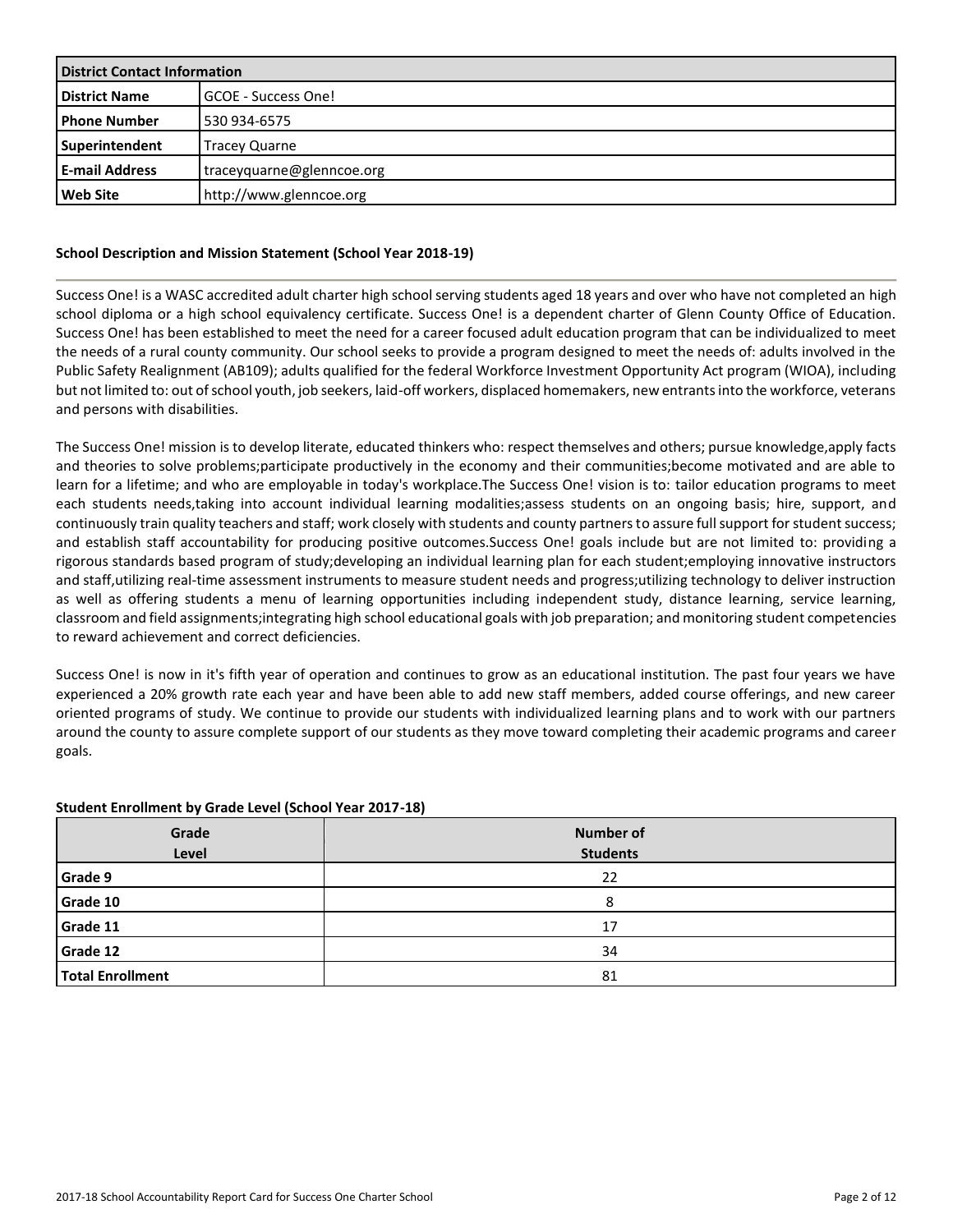### **Student Enrollment by Group (School Year 2017-18)**

| <b>Student</b><br>Group                | <b>Percent of</b><br><b>Total Enrollment</b> |
|----------------------------------------|----------------------------------------------|
| <b>Black or African American</b>       | 0.0                                          |
| American Indian or Alaska Native       | 9.9                                          |
| Asian                                  | 3.7                                          |
| <b>Filipino</b>                        | 0.0                                          |
| <b>Hispanic or Latino</b>              | 53.1                                         |
| Native Hawaiian or Pacific Islander    | 0.0                                          |
| White                                  | 32.1                                         |
| <b>Socioeconomically Disadvantaged</b> | 60.5                                         |
| <b>English Learners</b>                | 21.0                                         |
| <b>Students with Disabilities</b>      | 2.5                                          |
| <b>Foster Youth</b>                    | 1.2                                          |

## **A. Conditions of Learning**

### **State Priority: Basic**

The SARC provides the following information relevant to the State priority: Basic (Priority 1):

- Degree to which teachers are appropriately assigned and fully credentialed in the subject area and for the pupils they are teaching;
- Pupils have access to standards-aligned instructional materials; and
- School facilities are maintained in good repair.

### **Teacher Credentials**

|                                                                    | <b>School</b> |         |         | <b>District</b> |
|--------------------------------------------------------------------|---------------|---------|---------|-----------------|
| <b>Teachers</b>                                                    | 2016-17       | 2017-18 | 2018-19 | 2018-19         |
| <b>With Full Credential</b>                                        | 4             |         |         |                 |
| l Without Full Credential                                          |               |         |         |                 |
| Teaching Outside Subject Area of Competence (with full credential) |               |         |         |                 |

### **Teacher Misassignments and Vacant Teacher Positions**

| <b>Indicator</b>                                      | 2016-17 | 2017-18 | 2018-19 |
|-------------------------------------------------------|---------|---------|---------|
| <b>Misassignments of Teachers of English Learners</b> |         |         |         |
| <b>Total Teacher Misassignments *</b>                 |         |         |         |
| l Vacant Teacher Positions                            |         |         |         |

Note: "Misassignments" refers to the number of positions filled by teachers who lack legal authorization to teach that grade level, subject area, student group, etc.

\* Total Teacher Misassignments includes the number of Misassignments of Teachers of English Learners.

### **Quality, Currency, Availability of Textbooks and Instructional Materials (School Year 2018-19)**

### **Year and month in which data were collected:** November 2018

The most recent textbook adoption for Success One! took place in November 2018. At that time additional Common Core materials in Math, English and ELD were added along with additional reading selections for our Character Based Literacy program.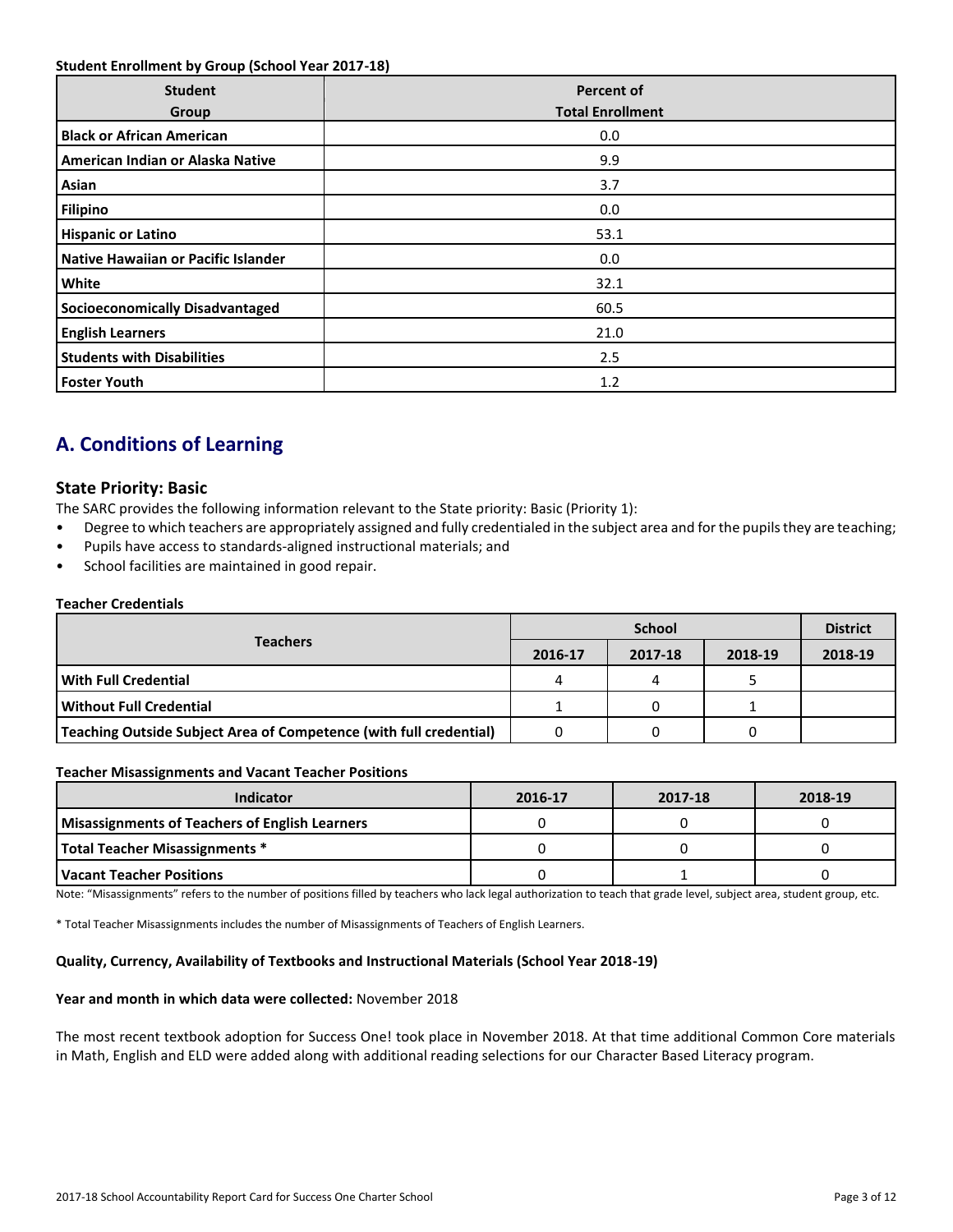| <b>Subject</b>               | Textbooks and Instructional Materials/<br><b>Year of Adoption</b>                                                                                                                                                                                                                                                                                                                                                                                                                                                                                                                                                                                                                                                                                                                                                                                                                                                                                                                                                                                                                                                                 | From<br><b>Most Recent</b><br><b>Adoption?</b> | <b>Percent of Students</b><br><b>Lacking Own</b><br><b>Assigned Copy</b> |
|------------------------------|-----------------------------------------------------------------------------------------------------------------------------------------------------------------------------------------------------------------------------------------------------------------------------------------------------------------------------------------------------------------------------------------------------------------------------------------------------------------------------------------------------------------------------------------------------------------------------------------------------------------------------------------------------------------------------------------------------------------------------------------------------------------------------------------------------------------------------------------------------------------------------------------------------------------------------------------------------------------------------------------------------------------------------------------------------------------------------------------------------------------------------------|------------------------------------------------|--------------------------------------------------------------------------|
| <b>Reading/Language Arts</b> | Foundations 1,2,3,4,5, Reading Explorer 2nd Ed<br>Adopted 2018<br>21st Century Communication Nat'l Geographic<br>Adopted 2018<br>Grammar Explore 1,2,3 Nat'l Geographic<br>Adopted 2018<br>From Home top School 1, 2 New readers Press<br>Adopted 2018<br>Vocab for Academic Prep New reader Press<br>Adopted 2018<br>Vocab for Work Readiness New readers Press<br>Adopted 2018<br>Life Prints Literacy, 1, 2, 3<br>Adopted 2018<br>OPD Workbook skills<br><b>Oxford Press</b><br>Adopted 2018<br>OPD Eng/Span<br><b>Oxford Press</b><br>Adopted 2018<br>American Lives 1, 2, 3 New Readers Press<br>Adopted 2018<br>What's Next 1, 2, 3, 4 New readers Press<br>Adopted 2018<br><b>Character Based Literacy</b><br>www.scu.edu/character 2013<br>Updated adoption<br>2017<br>Write Ahead<br><b>Great Source Education</b><br>Adopted 2015<br>2004<br>Townsend Press 2015<br><b>English Essentials</b><br>Adopted 2015<br>Stand Out ELD Series (Basic through 5 )Cengage<br>2016<br>Adopted 2017<br>Oxford Picture Dictionary Eng/Span 2nd Ed. Oxford<br>2009<br>Adopted 2017<br>Oxford 2015<br>New Headway Adv.<br>Adopted 2017 | Yes                                            | 0                                                                        |
| <b>Mathematics</b>           | Common Core Connections Integrated 4 2014 CPM<br>Educational<br>Adopted 2018<br>Common Core Achieve<br>Mc Graw Hill 2015<br>All adopted 2015<br>Algebra I<br>Mc Graw Hill 2008<br>Algebra II Glencoe<br>Mc Graw Hill 2008<br>Core Connections Integrated I 2014 CPM<br>Educational<br>Core Connections Integrated II 2014 CPM<br>Educational<br>Math Sense 1, 2, 3 New Readers Press 2013<br>All adopted 2016<br>Core Connections Integrated III 2014 CPM<br><b>Educational 2014</b>                                                                                                                                                                                                                                                                                                                                                                                                                                                                                                                                                                                                                                              | Yes                                            | 0                                                                        |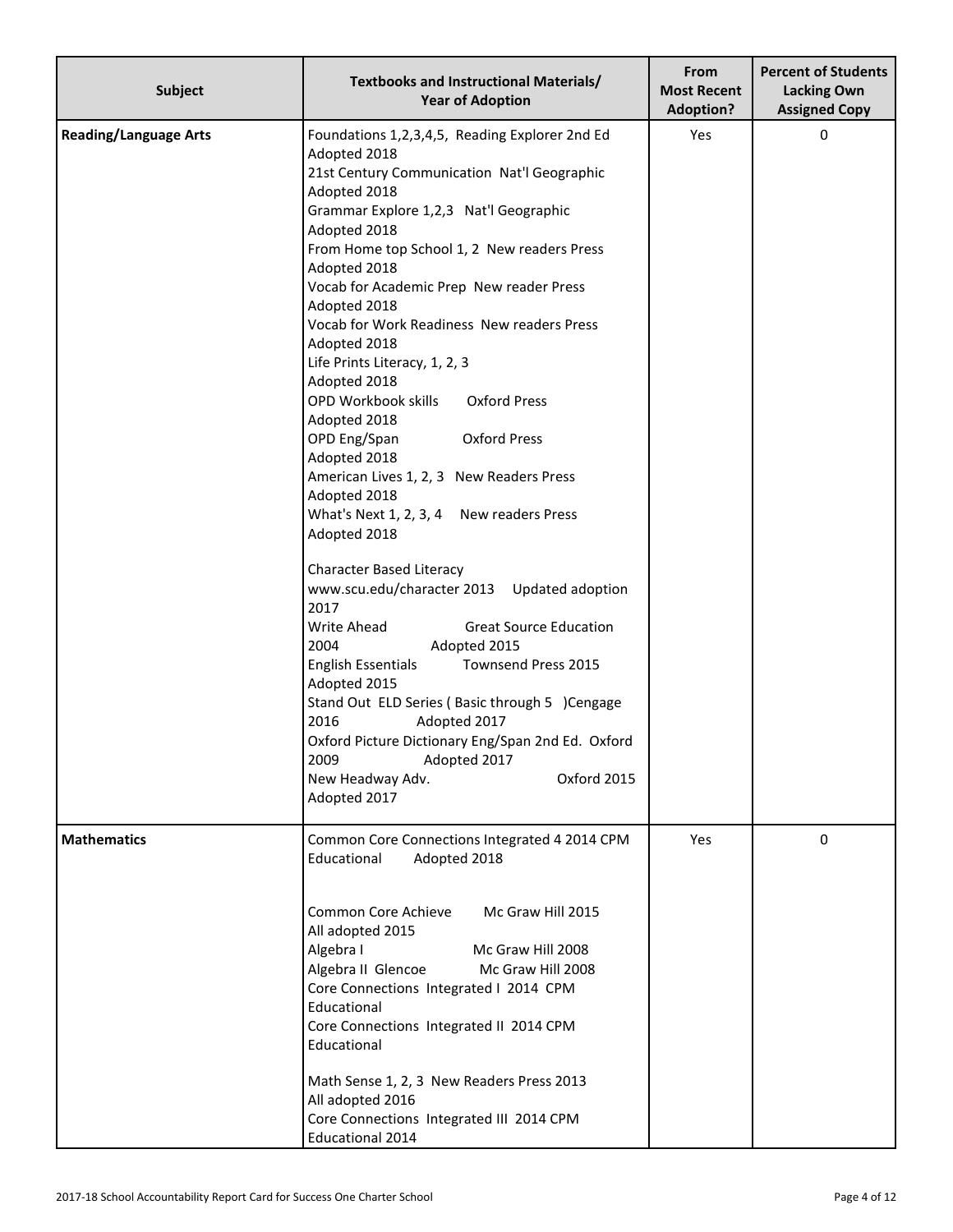| <b>Subject</b>                                       | Textbooks and Instructional Materials/<br><b>Year of Adoption</b>                                                                                                                                                                                                                                                                                                                                                                                                                                                                                                                                                                                    | <b>From</b><br><b>Most Recent</b><br><b>Adoption?</b> | <b>Percent of Students</b><br><b>Lacking Own</b><br><b>Assigned Copy</b> |
|------------------------------------------------------|------------------------------------------------------------------------------------------------------------------------------------------------------------------------------------------------------------------------------------------------------------------------------------------------------------------------------------------------------------------------------------------------------------------------------------------------------------------------------------------------------------------------------------------------------------------------------------------------------------------------------------------------------|-------------------------------------------------------|--------------------------------------------------------------------------|
|                                                      | Common Core Connections Integrated III 2014 CPM<br>Educational<br>Adopted 2017                                                                                                                                                                                                                                                                                                                                                                                                                                                                                                                                                                       |                                                       |                                                                          |
| <b>Science</b>                                       | Holt 2007<br>Biology<br>Earth Science Holt 2007<br>All adopted 2015<br>Chemistry<br>Holt 2007<br>Holt 2007<br>Physics                                                                                                                                                                                                                                                                                                                                                                                                                                                                                                                                | Yes                                                   | $\pmb{0}$                                                                |
| <b>History-Social Science</b>                        | World Geography<br>Glencoe/McGraw Hill<br>All<br>2005<br>adopted 2015<br>World Geography and Cultures<br>Mc Graw<br>Hill<br>2008<br>U.S. History<br>AGS 2005<br>U.S. History: The Americans<br>Holt Mc<br>Dougal 2015<br>All adopted 2015<br>U.S. History: The Americans<br>McDougal<br>Littell/Houghton Mifflin 2007<br>United States Government: Democracy in Action<br>Glencoe/McGraw Hill<br>2008<br>World History<br>Pearson AGS Globe 2008<br>World History: Modern Times<br>Glencoe/McGraw Hill<br>2006<br>Economics: Today and Tomorrow<br>Mc<br>Graw Hill 2008<br><b>Economics: Principles and Practices</b><br>Glencoe/McGraw Hill<br>2005 | Yes                                                   | 0                                                                        |
| <b>Foreign Language</b>                              | Rosetta Stone Spanish<br>Adopted 2015                                                                                                                                                                                                                                                                                                                                                                                                                                                                                                                                                                                                                | Yes                                                   | 0                                                                        |
| Health                                               | Lifetime Health Holt 2007<br>Adopted 2015                                                                                                                                                                                                                                                                                                                                                                                                                                                                                                                                                                                                            | Yes                                                   | 0                                                                        |
| <b>Visual and Performing Arts</b>                    | Art in Focus Glencoe/ McGraw Hill 2006<br>Adopted 2015                                                                                                                                                                                                                                                                                                                                                                                                                                                                                                                                                                                               | Yes                                                   | 0                                                                        |
| <b>Science Laboratory Equipment</b><br>(grades 9-12) | Non classroom based curriculum.<br>Online lab experience through Odysseyware.<br>Adopted 2015                                                                                                                                                                                                                                                                                                                                                                                                                                                                                                                                                        | Yes                                                   | 0                                                                        |

### **School Facility Conditions and Planned Improvements (Most Recent Year)**

Success One! is primarily housed in a County Office of Education building, Learning Center South (LCS,) that is eleven years old. Other facilities where instruction may take place include the Glenn County Jail; the Community Recovery and Wellness Center (CRWC), a secured facility, located at 1187 E. South St. Orland, CA 95963; and the Success one! North (S1N) located in the Glenn Success Square at 129 E Walker St. Orland, CA 95963. Glenn County makes regular facility inspections of the Glenn County Jail and the Community Recovery and Wellness Center. The Glenn Success Square (S1N) is inspected by the owner, Glenn County Office of Education. Learning Center South (LCS)is regularly inspected by the owner, Glenn County Office of Education.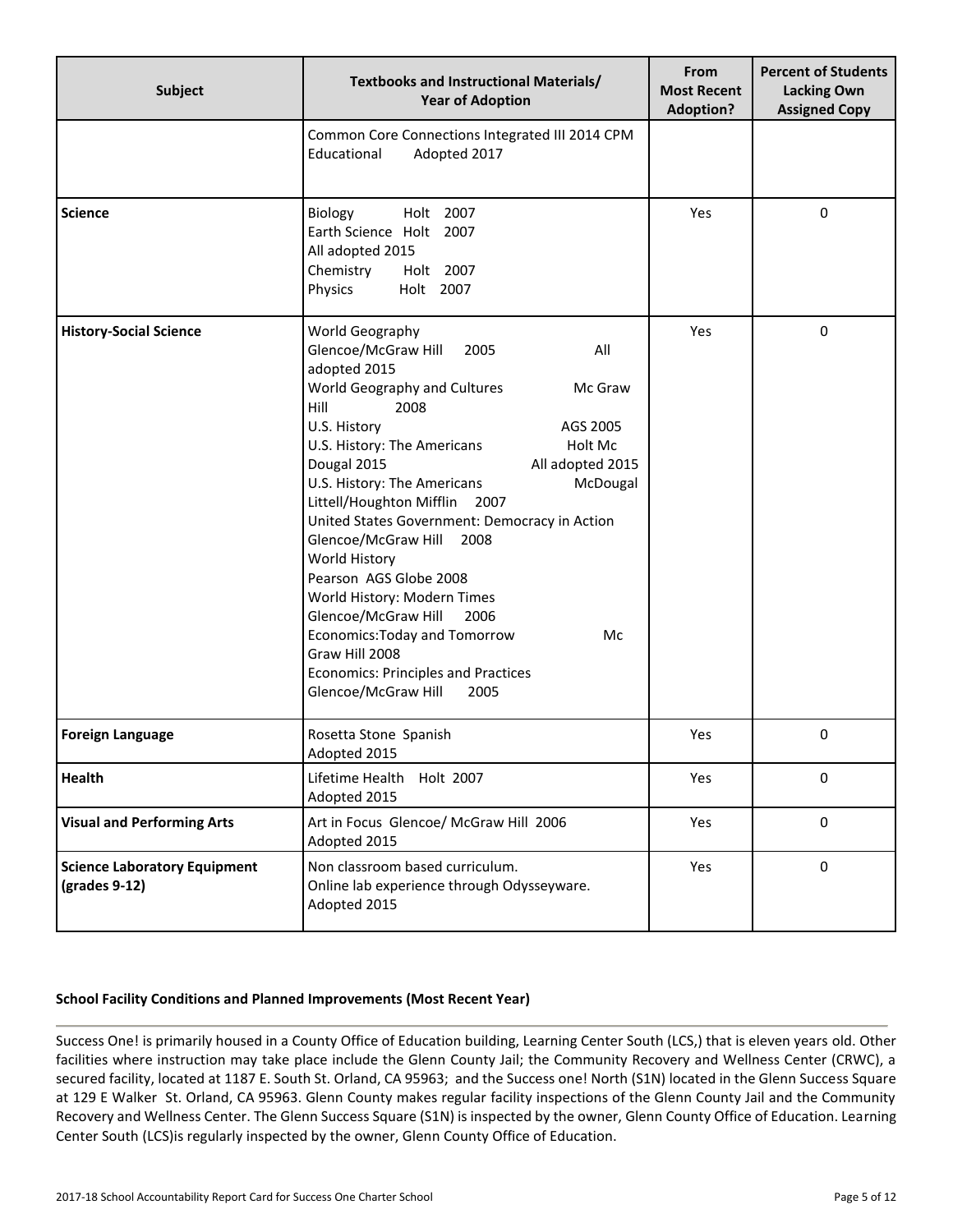### **School Facility Good Repair Status (Most Recent Year)**

Using the **most recently collected** FIT data (or equivalent), provide the following:

- Determination of repair status for systems listed
- Description of any needed maintenance to ensure good repair
- The year and month in which the data were collected
- The overall rating

| <b>School Facility Good Repair Status (Most Recent Year)</b><br>Year and month of the most recent FIT report: 6/27/2018 |                      |                                                                                                                                                                        |  |  |  |
|-------------------------------------------------------------------------------------------------------------------------|----------------------|------------------------------------------------------------------------------------------------------------------------------------------------------------------------|--|--|--|
| <b>System Inspected</b>                                                                                                 | <b>Repair Status</b> | <b>Repair Needed and</b><br><b>Action Taken or Planned</b>                                                                                                             |  |  |  |
| Systems: Gas Leaks, Mechanical/HVAC,<br>Sewer                                                                           | Good                 |                                                                                                                                                                        |  |  |  |
| <b>Interior: Interior Surfaces</b>                                                                                      | Good                 |                                                                                                                                                                        |  |  |  |
| <b>Cleanliness:</b> Overall Cleanliness, Pest/<br>Vermin Infestation                                                    | Good                 |                                                                                                                                                                        |  |  |  |
| <b>Electrical: Electrical</b>                                                                                           | Good                 |                                                                                                                                                                        |  |  |  |
| Restrooms/Fountains: Restrooms, Sinks/<br><b>Fountains</b>                                                              | Good                 |                                                                                                                                                                        |  |  |  |
| Safety: Fire Safety, Hazardous Materials                                                                                | Good                 |                                                                                                                                                                        |  |  |  |
| <b>Structural: Structural Damage, Roofs</b>                                                                             | Fair                 | Classrooms: 413 & 420: Water intrusion under<br>walls on north side<br>Lobby & Hallway: small leak above entry way<br>Training Rooms: 415 & 416: roof leak in room 415 |  |  |  |
| External: Playground/School Grounds,<br>Windows/Doors/Gates/Fences                                                      | Poor                 |                                                                                                                                                                        |  |  |  |

### **Overall Facility Rating (Most Recent Year)**

| Year and month of the most recent FIT report: 6/27/2018 |      |  |  |
|---------------------------------------------------------|------|--|--|
| <b>Overall Rating</b>                                   | Fair |  |  |
|                                                         |      |  |  |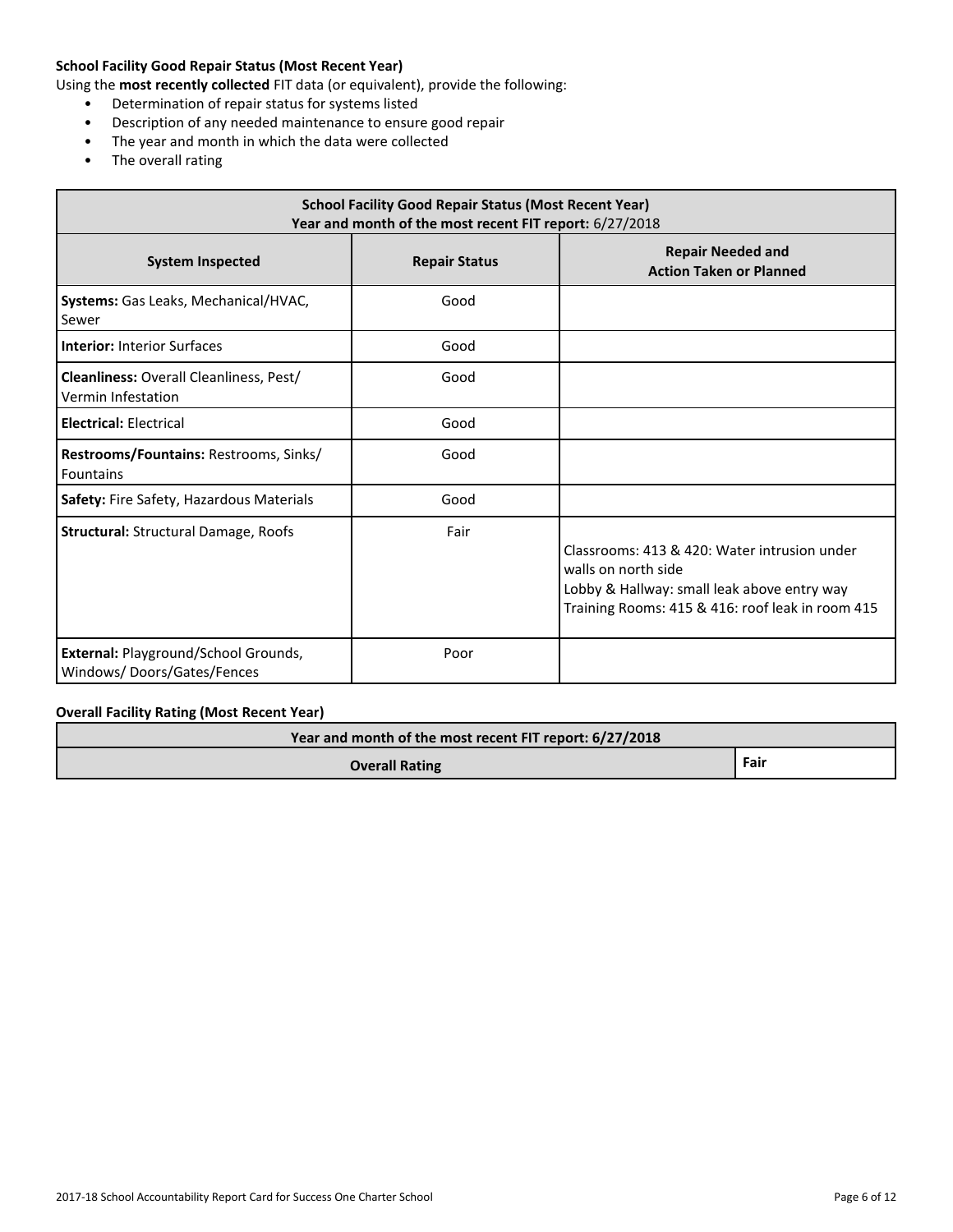## **B. Pupil Outcomes**

### **State Priority: Pupil Achievement**

The SARC provides the following information relevant to the State priority: Pupil Achievement (Priority 4):

- **Statewide assessments** (i.e., California Assessment of Student Performance and Progress [CAASPP] System, which includes the Smarter Balanced Summative Assessments for students in the general education population and the California Alternate Assessments [CAAs] for English language arts/literacy [ELA] and mathematics given in grades three through eight and grade eleven. Only eligible students may participate in the administration of the CAAs. CAAs items are aligned with alternate achievement standards, which are linked with the Common Core State Standards [CCSS] for students with the most significant cognitive disabilities); and
- The percentage of students who have successfully completed courses that satisfy the requirements for entrance to the University of California and the California State University, or career technical education sequences or programs of study.

### **CAASPP Test Results in English Language Arts/Literacy (ELA) and Mathematics for All Students Grades Three through Eight and Grade Eleven**

|                                                                       | Percent of Students Meeting or Exceeding the State Standards<br>$\left(\frac{\text{grades}}{3} - 8\right)$ and 11) |         |                 |         |              |         |
|-----------------------------------------------------------------------|--------------------------------------------------------------------------------------------------------------------|---------|-----------------|---------|--------------|---------|
| <b>Subject</b>                                                        | <b>School</b>                                                                                                      |         | <b>District</b> |         | <b>State</b> |         |
|                                                                       | 2016-17                                                                                                            | 2017-18 | 2016-17         | 2017-18 | 2016-17      | 2017-18 |
| <b>English Language Arts/Literacy</b><br>$\sqrt{(grades 3-8 and 11)}$ | 0.0                                                                                                                | 38.0    | 34.0            | 34.0    | 48.0         | 50.0    |
| <b>Mathematics</b><br>$\frac{1}{2}$ (grades 3-8 and 11)               | 0.0                                                                                                                | 0.0     | 22.0            | 23.0    | 37.0         | 38.0    |

Note: Percentages are not calculated when the number of students tested is ten or less, either because the number of students in this category is too small for statistical accuracy or to protect student privacy.

Note: ELA and mathematics test results include the Smarter Balanced Summative Assessment and the CAA. The "Percent Met or Exceeded" is calculated by taking the total number of students who met or exceeded the standard on the Smarter Balanced Summative Assessment plus the total number of students who met the standard (i.e., achieved Level 3–Alternate) on the CAAs divided by the total number of students who participated in both assessments.

### **CAASPP Test Results in ELA by Student Group**

**Grades Three through Eight and Grade Eleven (School Year 2017-18)**

| <b>Student Group</b>                   | <b>Total</b><br><b>Enrollment</b> | <b>Number</b><br><b>Tested</b>        | Percent<br><b>Tested</b> | Percent<br><b>Met or Exceeded</b> |
|----------------------------------------|-----------------------------------|---------------------------------------|--------------------------|-----------------------------------|
| <b>All Students</b>                    | 35                                | 8                                     | 22.86                    | 37.50                             |
| Male                                   | 15                                | 4                                     | 26.67                    | 50.00                             |
| Female                                 | 20                                | 4                                     | 20.00                    | 25.00                             |
| American Indian or Alaska Native       | $\overline{\phantom{m}}$          | $\hspace{0.05cm}$ – $\hspace{0.05cm}$ | --                       | --                                |
| <b>Hispanic or Latino</b>              | 23                                | 3                                     | 13.04                    | 33.33                             |
| White                                  | $-$                               | $\hspace{0.05cm}$ – $\hspace{0.05cm}$ | --                       |                                   |
| <b>Two or More Races</b>               | $-$                               | $\hspace{0.05cm}$ – $\hspace{0.05cm}$ | --                       |                                   |
| <b>Socioeconomically Disadvantaged</b> | 24                                | 4                                     | 16.67                    | 25.00                             |
| <b>English Learners</b>                | 11                                | 2                                     | 18.18                    | 0.00                              |
| <b>Students with Disabilities</b>      | --                                | --                                    | --                       |                                   |

Note: ELA test results include the Smarter Balanced Summative Assessment and the CAA. The "Percent Met or Exceeded" is calculated by taking the total number of students who met or exceeded the standard on the Smarter Balanced Summative Assessment plus the total number of students who met the standard (i.e., achieved Level 3–Alternate) on the CAAs divided by the total number of students who participated in both assessments.

Note: Double dashes (--) appear in the table when the number of students is ten or less, either because the number of students in this category is too small for statistical accuracy or to protect student privacy.

Note: The number of students tested includes all students who participated in the test whether they received a score or not; however, the number of students tested is not the number that was used to calculate the achievement level percentages. The achievement level percentages are calculated using only students who received scores.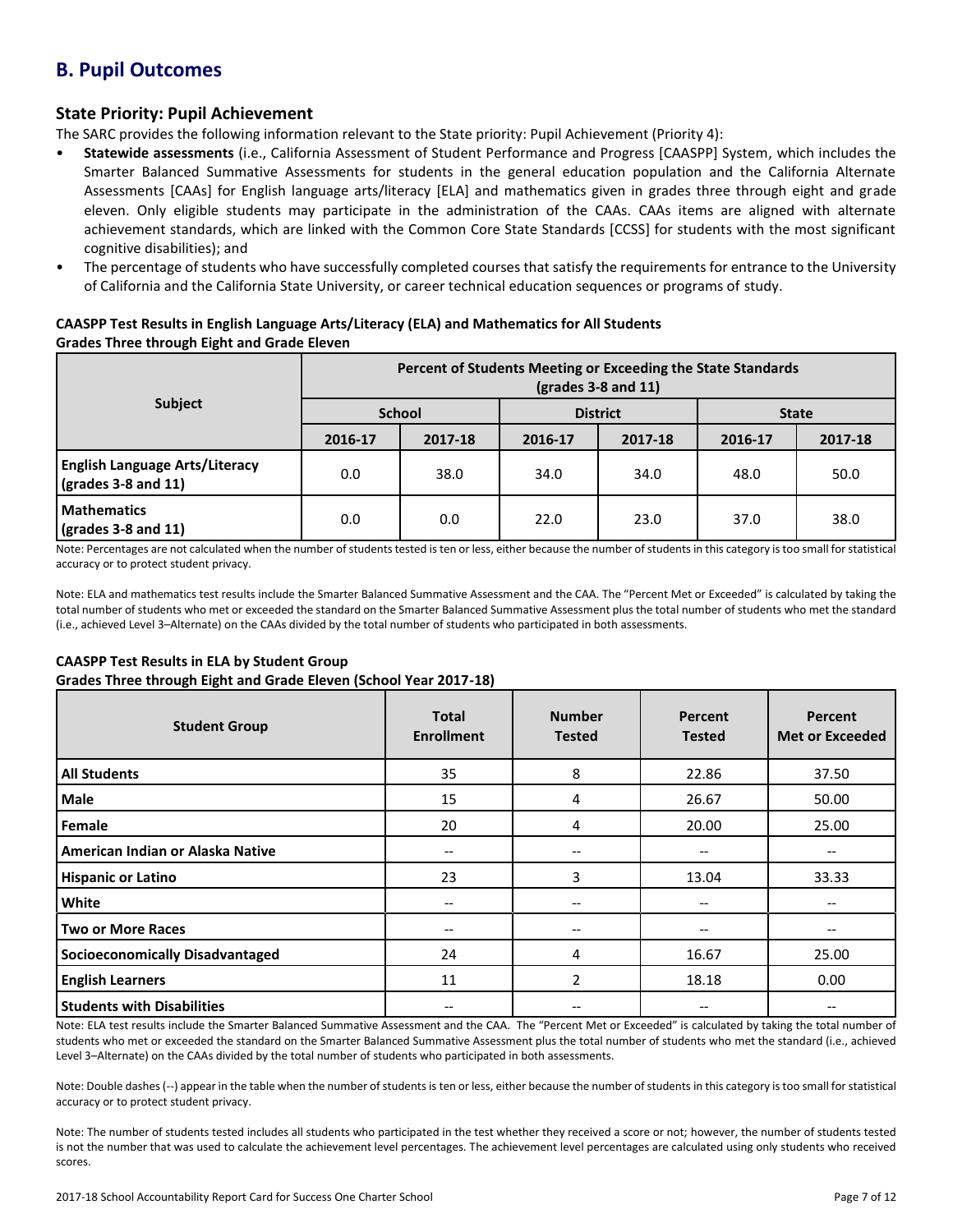### **CAASPP Test Results in Mathematics by Student Group**

**Grades Three through Eight and Grade Eleven (School Year 2017-18)**

| <b>Student Group</b>                   | <b>Total</b><br><b>Enrollment</b> | <b>Number</b><br><b>Tested</b>        | Percent<br><b>Tested</b> | Percent<br><b>Met or Exceeded</b> |
|----------------------------------------|-----------------------------------|---------------------------------------|--------------------------|-----------------------------------|
| <b>All Students</b>                    | 35                                | 8                                     | 22.86                    |                                   |
| <b>Male</b>                            | 15                                | 4                                     | 26.67                    |                                   |
| American Indian or Alaska Native       | --                                | $\hspace{0.05cm}$ – $\hspace{0.05cm}$ | --                       |                                   |
| <b>Hispanic or Latino</b>              | 23                                | 3                                     | 13.04                    | 0                                 |
| White                                  |                                   | --                                    | --                       |                                   |
| <b>Two or More Races</b>               |                                   | $\hspace{0.05cm}$ – $\hspace{0.05cm}$ |                          |                                   |
| <b>Socioeconomically Disadvantaged</b> | 24                                | 4                                     | 16.67                    |                                   |
| <b>English Learners</b>                | 11                                | 2                                     | 18.18                    | <sup>0</sup>                      |
| <b>Students with Disabilities</b>      |                                   |                                       |                          |                                   |

Note: Mathematics test results include the Smarter Balanced Summative Assessment and the CAA. The "Percent Met or Exceeded" is calculated by taking the total number of students who met or exceeded the standard on the Smarter Balanced Summative Assessment plus the total number of students who met the standard (i.e., achieved Level 3–Alternate) on the CAAs divided by the total number of students who participated in both assessments.

Note: Double dashes (--) appear in the table when the number of students is ten or less, either because the number of students in this category is too small for statistical accuracy or to protect student privacy.

Note: The number of students tested includes all students who participated in the test whether they received a score or not; however, the number of students tested is not the number that was used to calculate the achievement level percentages. The achievement level percentages are calculated using only students who received scores.

## **CAASPP Test Results in Science for All Students**

### **Grades Five, Eight, and Ten**

|                               | Percentage of Students Meeting or Exceeding the State Standard |         |         |                 |              |         |  |  |  |
|-------------------------------|----------------------------------------------------------------|---------|---------|-----------------|--------------|---------|--|--|--|
| <b>Subject</b>                | <b>School</b>                                                  |         |         | <b>District</b> | <b>State</b> |         |  |  |  |
|                               | 2016-17                                                        | 2017-18 | 2016-17 | 2017-18         | 2016-17      | 2017-18 |  |  |  |
| Science (grades 5, 8, and 10) | N/A                                                            | N/A     | N/A     | N/A             | N/A          | N/A     |  |  |  |

Note: Cells with N/A values do not require data.

Note: The 2016–17 and 2017–18 data are not available. The CDE is developing a new science assessment based on the Next Generation Science Standards for California Public Schools (CA NGSS). The CAST was pilot-tested in spring 2017 and field-tested in spring 2018. The CAST will be administered operationally during the 2018–19 school year. The CAA for Science was pilot-tested for two years (i.e., 2016–17 and 2017–18) and the CAA for Science will be field-tested in 2018–19.

Note: Science test results include the CAST and the CAA for Science. The "Percent Met or Exceeded" is calculated by taking the total number of students who met or exceeded the standard on the CAST plus the total number of students who met the standard (i.e., achieved Level 3–Alternate) on the CAA for Science divided by the total number of students who participated on both assessments.

### **Career Technical Education Programs (School Year 2017-18)**

Success One! is currently in the process of implementing pathway programs in Arts Media Entertainment - Audio and Digital Recording, Health Careers including Medical Terminology. We offer entry level courses in each pathway. The school also offers other Career Technical Education courses through Odysseyware along with online Cisco courses and Career Planning and Preparation workshops each year. Through meetings with our academic counselor students are notified of and encouraged to attend local area career fairs and expo's each year.Students participate in the local community college career exploration days each year.They also have a chance to attend the local CSU on campus Manufacturing Expo each fall. Career courses and pathways are integrated through related short term courses and workshops; for example our Vocational Math and English courses. Because Success One! is a small school and our pathways are continuing to evolve each course is evaluated on a case by case basis according to student performance and survey results/comments. As our students are all adults, we value their thoughts about the courses, their content and mode of instruction.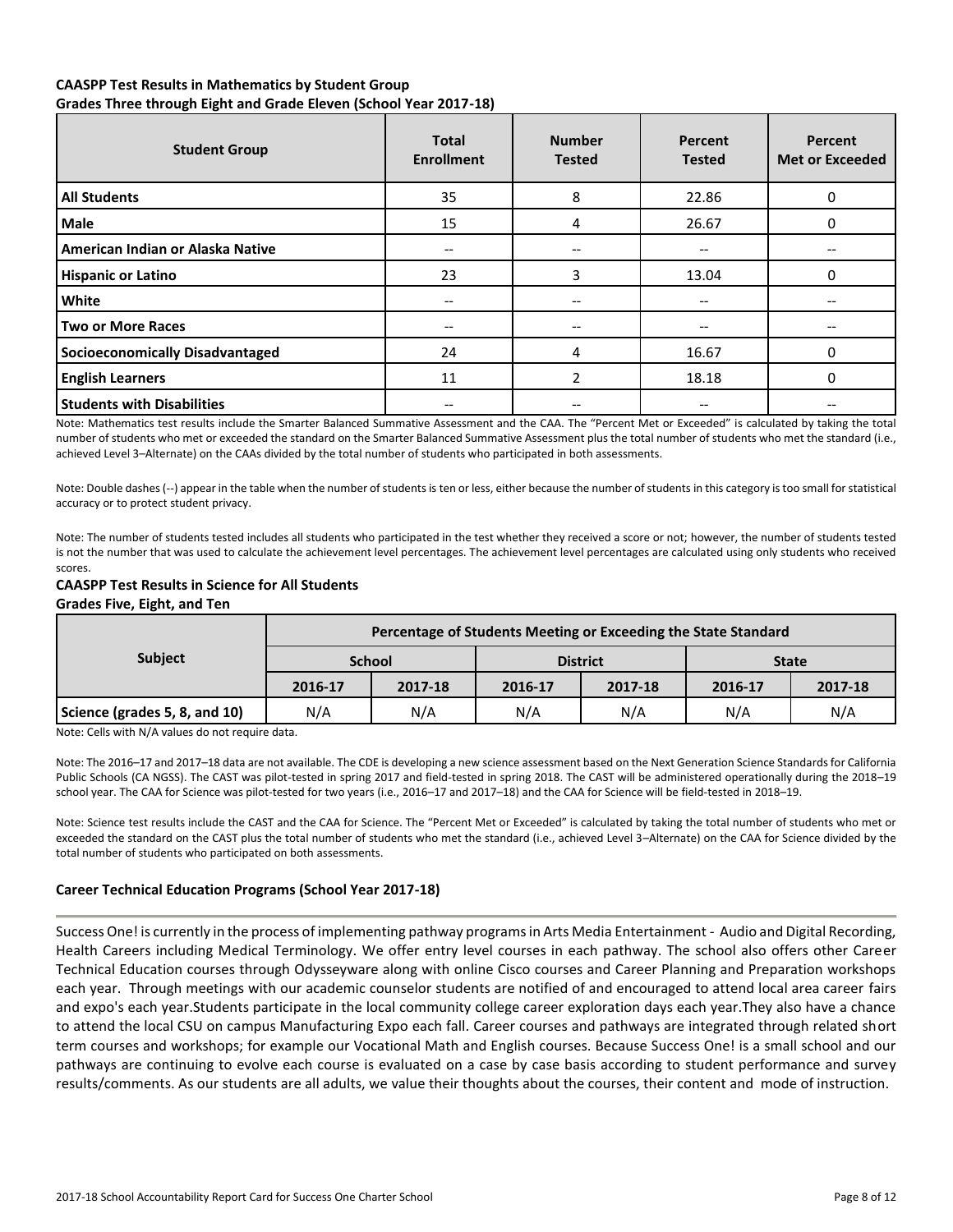| <b>Measure</b>                                                                                           |  |  |  |  |  |
|----------------------------------------------------------------------------------------------------------|--|--|--|--|--|
| Number of pupils participating in CTE                                                                    |  |  |  |  |  |
| % of pupils completing a CTE program and earning a high school diploma                                   |  |  |  |  |  |
| √ of CTE courses sequenced or articulated between the school and institutions of postsecondary education |  |  |  |  |  |

**Courses for University of California (UC) and/or California State University (CSU) Admission**

| <b>UC/CSU Course Measure</b>                                              | Percent |
|---------------------------------------------------------------------------|---------|
| 2017-18 Pupils Enrolled in Courses Required for UC/CSU Admission          | 19.0    |
| 2016–17 Graduates Who Completed All Courses Required for UC/CSU Admission | 0.0     |

## **C. Engagement**

### **State Priority: Parental Involvement**

The SARC provides the following information relevant to the State priority: Parental Involvement (Priority 3):

• Efforts the school district makes to seek parent input in making decisions for the school district and each school site.

### **Opportunities for Parental Involvement (School Year 2018-19)**

Success One! is a grades 9 through 12 charter school developed for adults. All of our students are over 18 years of age. Success One! provides a variety of opportunities for involvement of our students and their families such as: students may be elected to represent the student body on the school's advisory board; assisting in planning and taking part in our various career and academic preparation workshops and attending other extra curricular school activities. Additionally, students are surveyed on a regular basis regarding their needs for new course offerings,necessity for career or academic workshops, desires for school activities and overall satisfaction with instructional methods and materials. Success One! activities and opportunities for involvement are announced through on-site fliers, teacher announcements, Facebook posts and on the events/calendar page of the Glenn Gazette newspaper.

### **State Priority: Pupil Engagement**

The SARC provides the following information relevant to the State priority: Pupil Engagement (Priority 5):

- High school dropout rates; and
- High school graduation rates.

### **Dropout Rate and Graduation Rate (Four-Year Cohort Rate)**

| <b>School</b>          |         |         | <b>District</b> |         |         | <b>State</b> |         |         |         |
|------------------------|---------|---------|-----------------|---------|---------|--------------|---------|---------|---------|
| Indicator              | 2014-15 | 2015-16 | 2016-17         | 2014-15 | 2015-16 | 2016-17      | 2014-15 | 2015-16 | 2016-17 |
| <b>I Dropout Rate</b>  | 57.8    | 69.9    | 70.8            | 58.2    | 60.0    | 56.0         | 10.7    | 9.7     | 9.1     |
| <b>Graduation Rate</b> | 17.8    | 5.4     | 3.4             | 23.6    | 17.3    | 21.6         | 82.3    | 83.8    | 82.7    |

For the formula to calculate the 2016–17 adjusted cohort graduation rate, see the 2017–18 Data Element Definitions document located on the SARC web page at [https://www.cde.ca.gov/ta/ac/sa/.](https://www.cde.ca.gov/ta/ac/sa/)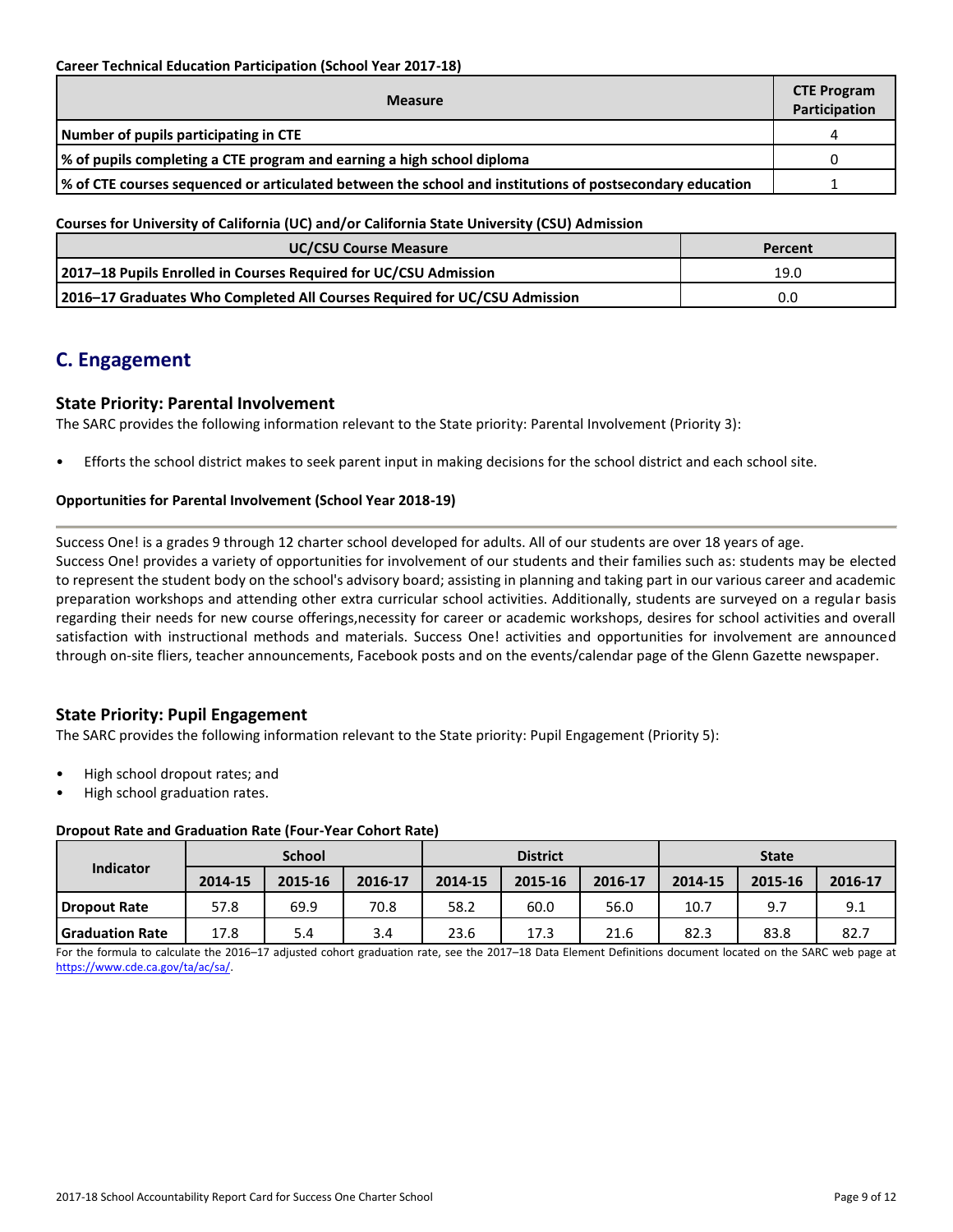### **Completion of High School Graduation Requirements - Graduating Class of 2017 (One-Year Rate)**

|                                        | <b>Graduating Class of 2017</b> |                 |              |  |  |  |
|----------------------------------------|---------------------------------|-----------------|--------------|--|--|--|
| Group                                  | <b>School</b>                   | <b>District</b> | <b>State</b> |  |  |  |
| <b>All Students</b>                    | 20.3                            | 49.4            | 88.7         |  |  |  |
| <b>Black or African American</b>       | 0.0                             | 40.7            | 82.2         |  |  |  |
| American Indian or Alaska Native       | 0.0                             | 20.0            | 82.8         |  |  |  |
| Asian                                  | 0.0                             | 100.0           | 94.9         |  |  |  |
| <b>Filipino</b>                        | 0.0                             | 0.0             | 93.5         |  |  |  |
| <b>Hispanic or Latino</b>              | 20.8                            | 53.4            | 86.5         |  |  |  |
| Native Hawaiian/Pacific Islander       | 0.0                             | 50.0            | 88.6         |  |  |  |
| White                                  | 21.4                            | 44.0            | 92.1         |  |  |  |
| <b>Two or More Races</b>               | 100.0                           | 33.3            | 91.2         |  |  |  |
| <b>Socioeconomically Disadvantaged</b> | 20.0                            | 50.0            | 88.6         |  |  |  |
| <b>English Learners</b>                | 17.8                            | 24.5            | 56.7         |  |  |  |
| <b>Students with Disabilities</b>      | 0.0                             | 44.4            | 67.1         |  |  |  |
| <b>Foster Youth</b>                    | 0.0                             | 0.0             | 74.1         |  |  |  |

### **State Priority: School Climate**

The SARC provides the following information relevant to the State priority: School Climate (Priority 6):

- Pupil suspension rates;
- Pupil expulsion rates; and
- Other local measures on the sense of safety.

### **Suspensions and Expulsions**

|                    | <b>School</b> |         |         | <b>District</b> |         |         | <b>State</b> |         |         |
|--------------------|---------------|---------|---------|-----------------|---------|---------|--------------|---------|---------|
| Rate               | 2015-16       | 2016-17 | 2017-18 | 2015-16         | 2016-17 | 2017-18 | 2015-16      | 2016-17 | 2017-18 |
| <b>Suspensions</b> | 0.0           | 0.0     | 0.0     | 1.5             | 1.7     | 2.7     | 3.7          | 3.7     | 3.5     |
| <b>Expulsions</b>  | 0.0           | 0.0     | 0.0     | 0.0             | 0.0     | 0.0     | 0.1          | 0.1     | 0.1     |

### **School Safety Plan (School Year 2018-19)**

The school safety plan is updated annually (most recently, July 2018) and discussed with the faculty each year in the fall.The plan includes fire and evacuation procedures,lock down, natural disasters, traumatic events,power outages, chemical accidents, civil disturbances, earthquakes, and bomb threats.Teachers and students are informed of and practice safety procedures on a regular basis.

### **Average Class Size and Class Size Distribution (Secondary)**

| $\tilde{\phantom{a}}$ |                             |                |                             |       | . .                         |        |                             |         |                             |          |                             |       |
|-----------------------|-----------------------------|----------------|-----------------------------|-------|-----------------------------|--------|-----------------------------|---------|-----------------------------|----------|-----------------------------|-------|
|                       |                             | 2015-16        |                             |       | 2016-17                     |        |                             | 2017-18 |                             |          |                             |       |
| Subject               | Avg.                        |                | <b>Number of Classrooms</b> |       | Avg.                        |        | <b>Number of Classrooms</b> |         | Avg.                        |          | <b>Number of Classrooms</b> |       |
|                       | <b>Class</b><br><b>Size</b> | $1 - 22$       | $23 - 32$                   | $33+$ | <b>Class</b><br><b>Size</b> | $1-22$ | $23 - 32$                   | $33+$   | <b>Class</b><br><b>Size</b> | $1 - 22$ | $23 - 32$                   | $33+$ |
| <b>English</b>        | 2.0                         | 6              |                             |       | 5.0                         | 12     | Ŧ.                          |         | 3.0                         | 8        |                             |       |
| <b>Mathematics</b>    | 3.0                         | $\overline{4}$ |                             |       | 3.0                         | 6      |                             |         | 3.0                         | 4        |                             |       |
| <b>Science</b>        | 2.0                         | 6              |                             |       | 2.0                         | 5      |                             |         | 2.0                         | າ        |                             |       |
| <b>Social Science</b> | 5.0                         |                |                             |       | 3.0                         | 11     |                             |         | 3.0                         | 6        |                             |       |

Note: Number of classes indicates how many classrooms fall into each size category (a range of total students per classroom). At the secondary school level, this information is reported by subject area rather than grade level.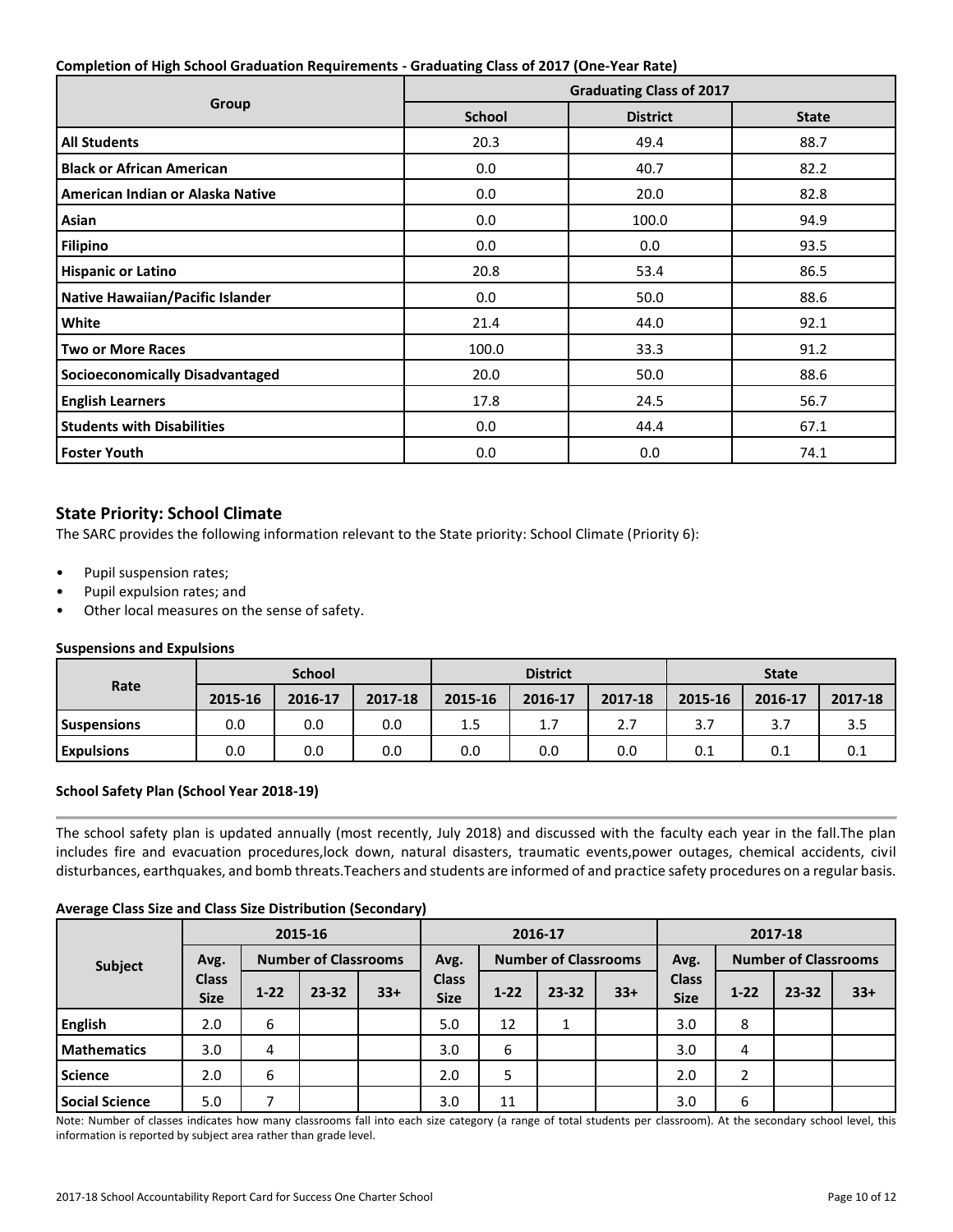### **Academic Counselors and Other Support Staff (School Year 2017-18)**

| <b>Title</b>                                               | <b>Number of FTE</b><br><b>Assigned to School</b> | <b>Average Number of Students per</b><br><b>Academic Counselor</b> |
|------------------------------------------------------------|---------------------------------------------------|--------------------------------------------------------------------|
| <b>Academic Counselor</b>                                  | 0.1                                               | 90                                                                 |
| <b>Counselor (Social/Behavioral or Career Development)</b> | 0.1                                               | N/A                                                                |
| Library Media Teacher (Librarian)                          | 0                                                 | N/A                                                                |
| Library Media Services Staff (Paraprofessional)            | $\mathbf{0}$                                      | N/A                                                                |
| Psychologist                                               | 0.1                                               | N/A                                                                |
| <b>Social Worker</b>                                       | 0                                                 | N/A                                                                |
| <b>Nurse</b>                                               | 0                                                 | N/A                                                                |
| <b>Speech/Language/Hearing Specialist</b>                  | 0                                                 | N/A                                                                |
| <b>Resource Specialist (non-teaching)</b>                  | 0.1                                               | N/A                                                                |
| <b>Other</b>                                               | 0                                                 | N/A                                                                |

Note: Cells with N/A values do not require data.

\*One Full Time Equivalent (FTE) equals one staff member working full time; one FTE could also represent two staff members who each work 50 percent of full time.

### **Expenditures per Pupil and School Site Teacher Salaries (Fiscal Year 2016-17)**

|                                                     | <b>Expenditures Per Pupil</b> | Average                            |                               |                          |  |
|-----------------------------------------------------|-------------------------------|------------------------------------|-------------------------------|--------------------------|--|
| Level                                               | <b>Total</b>                  | Supplemental/<br><b>Restricted</b> | Basic/<br><b>Unrestricted</b> | <b>Teacher</b><br>Salary |  |
| <b>School Site</b>                                  |                               |                                    |                               |                          |  |
| <b>District</b>                                     | N/A                           | N/A                                |                               |                          |  |
| <b>Percent Difference: School Site and District</b> | N/A                           | N/A                                |                               |                          |  |
| <b>State</b>                                        | N/A                           | N/A                                | \$7,125                       |                          |  |
| <b>Percent Difference: School Site and State</b>    | N/A                           | N/A                                |                               |                          |  |

Note: Cells with N/A values do not require data.

**The California Department of Education issued guidance to LEAs on August 1, 2018, regarding how to calculate school-level per-pupil expenditures that will be reported on 2018-19 report cards.**

### **Types of Services Funded (Fiscal Year 2017-18)**

Glenn County Office of Education is our provider of special education, ELD and supplemental developmental education services. School services include one on one instructional services with an instructional aide. Students have full use of iPad's, Chrome-books, laptops and desktop computers while at school sites.Supplemental basic skills, career planning and college preparation workshops are provided on site on a rotating basis throughout the school year.